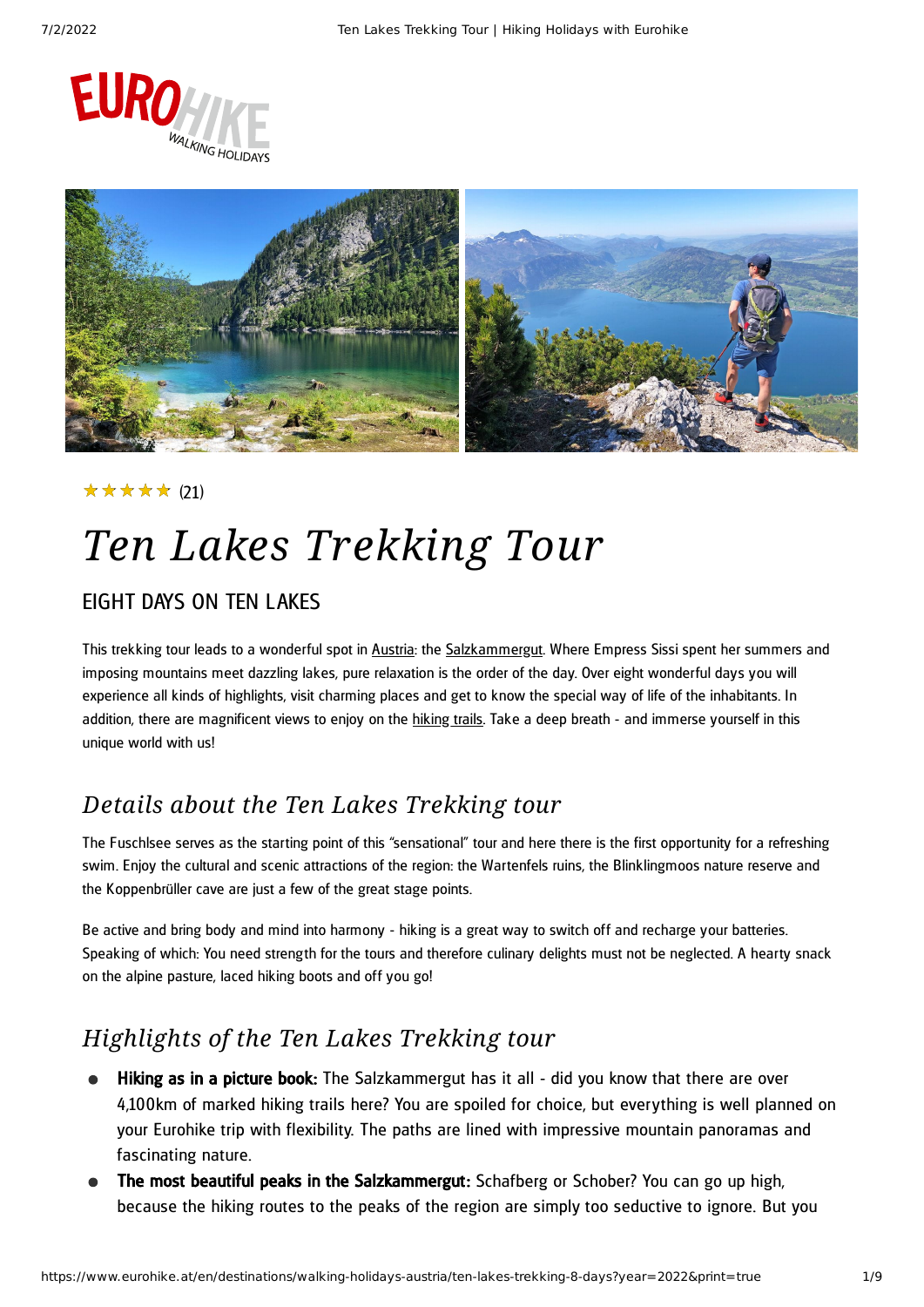

## To the online version

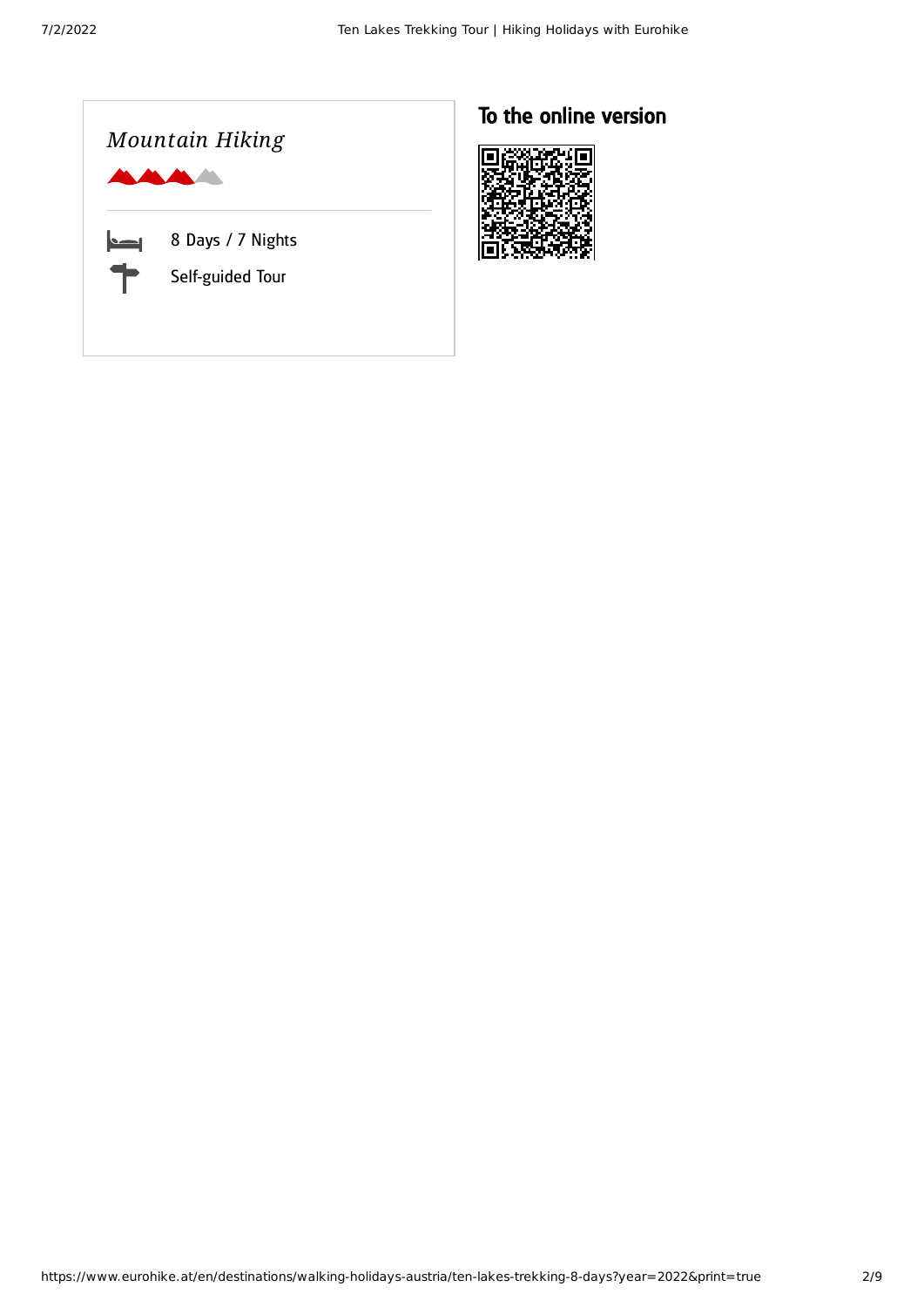# *Itinerary*

*[Arrival](#page-2-0) in Fuschl* DAY 1

<span id="page-2-0"></span>Hotel example: [Seehotel](https://www.seehotelschlick.at/en/) Schlick

DAY  $\overline{\phantom{0}}$ 

## *Fuschl – Lake [Mondsee](#page-2-1)*

<span id="page-2-1"></span>Step by step you climb to ruin Wartenfels with beautiful views on the lakes Mondsee and Irrsee. If you want, you can also climb the Schober peak . From here, you get a magnificent panoramic view of the lakes and mountains in the Salzkammergut region.

Hotel example: [Landhaus](https://www.landhausmeingast.at/) Meingast

|  | $\odot$ approx. 4 to 5.5 hours |  |  |  |  | $\frac{1}{2}$ 10 km $\approx$ 350 m $\approx$ 550 m |  |  |
|--|--------------------------------|--|--|--|--|-----------------------------------------------------|--|--|
|--|--------------------------------|--|--|--|--|-----------------------------------------------------|--|--|

*Lake Mondsee – Lake Attersee – Lake [Wolfgangsee](#page-2-2)* DAY 3

<span id="page-2-2"></span>In the morning you go by bus to Unterach at Lake Attersee. There you follow the lakeside walk and through the dramatic gorge Burggrabenklamm up to alpine pastures to idyllic Lake Schwarzensee. Stop for some homemade pastries at Lore's cabin on the lake. Continue downhill to Lake Wolfgangsee.

Hotel example: [Weisser](https://www.weisserbaer.at/en/) Bär

| $(\blacktriangle)$                          | approx. 5 hours $\lim_{m \to \infty} 15 \text{ km}$ 2 400 m $\approx$ 350 m |  |  |  |
|---------------------------------------------|-----------------------------------------------------------------------------|--|--|--|
| $\begin{bmatrix} \nDAY \\ 4\n\end{bmatrix}$ | Lake Wolfgangsee - Bad Ischl                                                |  |  |  |

<span id="page-2-3"></span>Along the lake through natural reserve Blinklingmoos with views across the lake to St. Wolfgang and the remarkable peaks of Schafberg. Then you follow the gushing waters of river Ischl and on Sissi trail to tiny lake Nussensee close to the Imperial summer residence Bad Ischl.

Hotel example: [Goldenes](https://www.goldenes-schiff.at/) Schiff

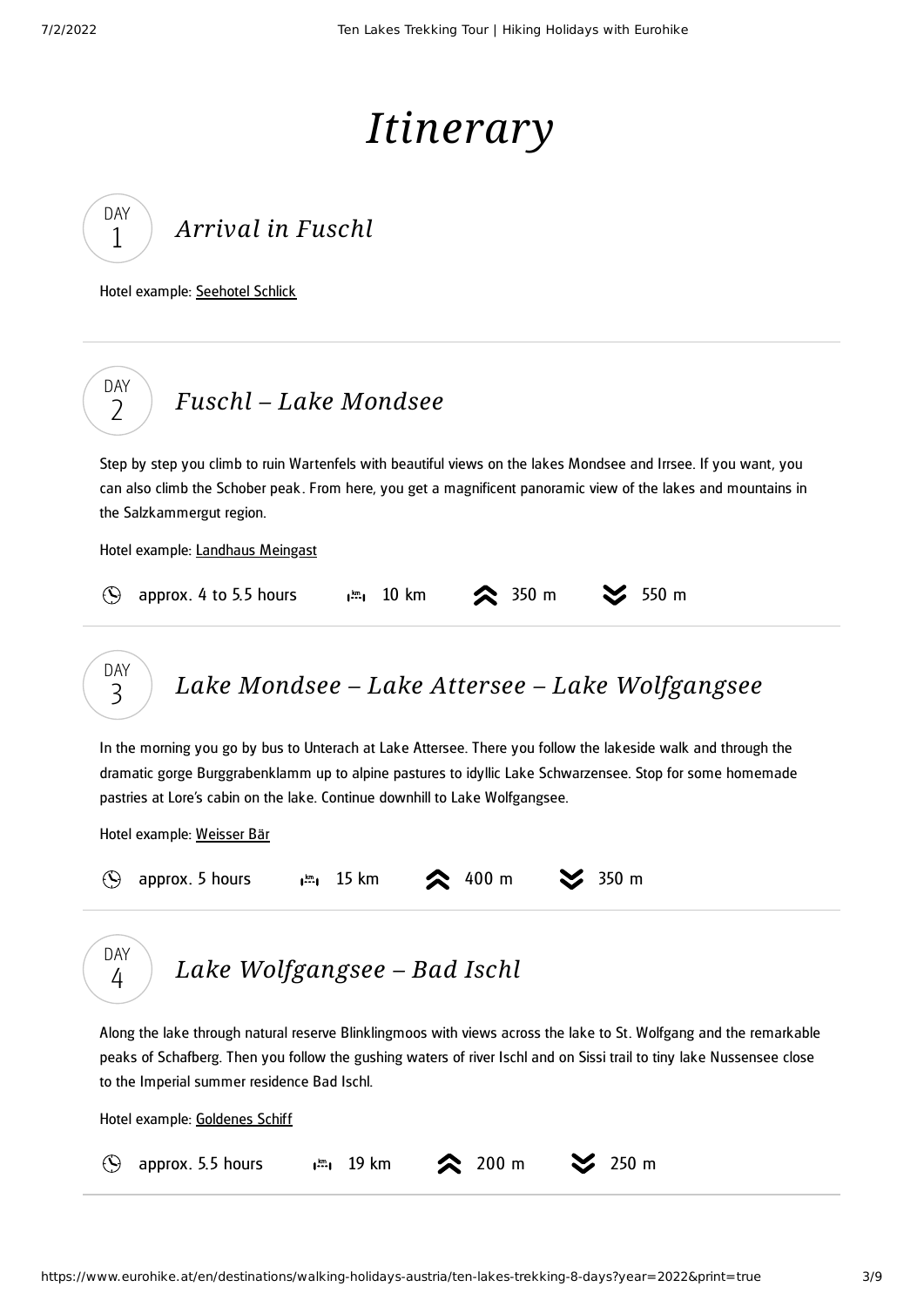<span id="page-3-2"></span><span id="page-3-1"></span><span id="page-3-0"></span>

|            | Along historic brine pipeline trail you walk into Rettenbach valley and up to alpine pasture Blaa Alm at the foot of<br>Loser massif into Ausseerland.                                                                                                                                 |
|------------|----------------------------------------------------------------------------------------------------------------------------------------------------------------------------------------------------------------------------------------------------------------------------------------|
|            | Hotel example: Gasthof zum Hirschen                                                                                                                                                                                                                                                    |
| $\odot$    | $\geq$ 200 m<br>450 m<br>approx. 5.5 hours<br>$\mathbf{I}^{\text{km}}$ 19 km                                                                                                                                                                                                           |
| DAY<br>6   | Ausseerland - Hallstatt                                                                                                                                                                                                                                                                |
|            |                                                                                                                                                                                                                                                                                        |
|            | Along the river banks of the Traun the path leads to the traditional summer holiday place Bad Aussee and then<br>through the wild and idyllic Koppental valley where you can visit the Koppenbrüller cave. Take the boat to the world<br>heritage town Hallstatt with its many sights. |
| $\bigcirc$ | Hotel example: Grüner Anger<br>$\approx 200 \text{ m}$<br>400 m<br>$\mathbf{I}^{\text{km}}$ 22 km<br>approx. 5.5 to 6 hours                                                                                                                                                            |
| DAY<br>7   | Hallstatt – Fuschl am See                                                                                                                                                                                                                                                              |
|            | Take the boat across Lake Hallstättersee and follow the east bank to Bad Goisern. ALong the brine pipeline trail you<br>walk to Bad Ischl where you catch the coach to Fuschl on Lake.                                                                                                 |
|            | Hotel example: Seehotel Schlick                                                                                                                                                                                                                                                        |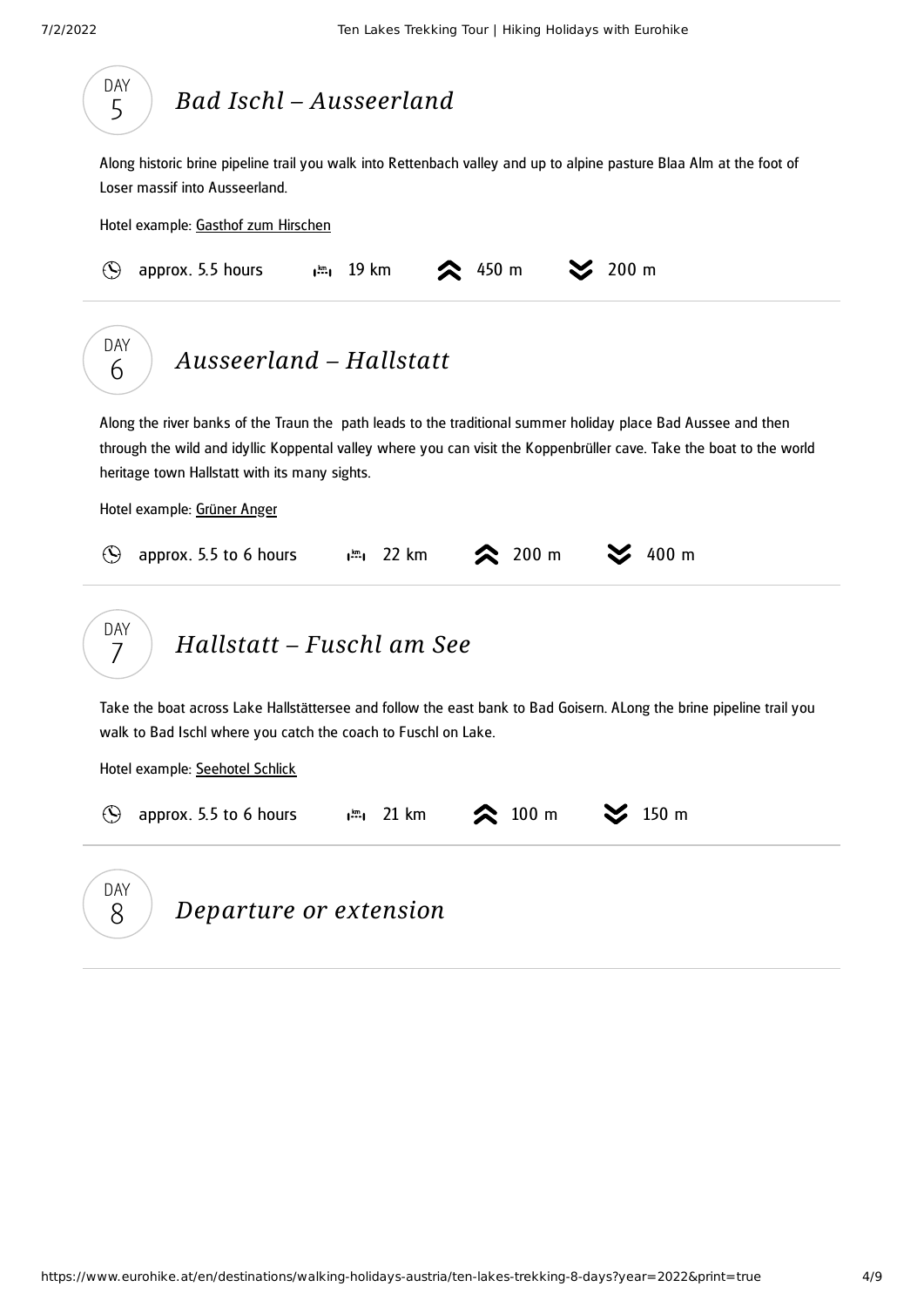# *Tour character*

You mainly walk along lakes and across alpine pastures. Several low summits offer scenic views and therefore you should be surefooted. A good fitness level for ascents and longer walking stages up to 6 hours are required.

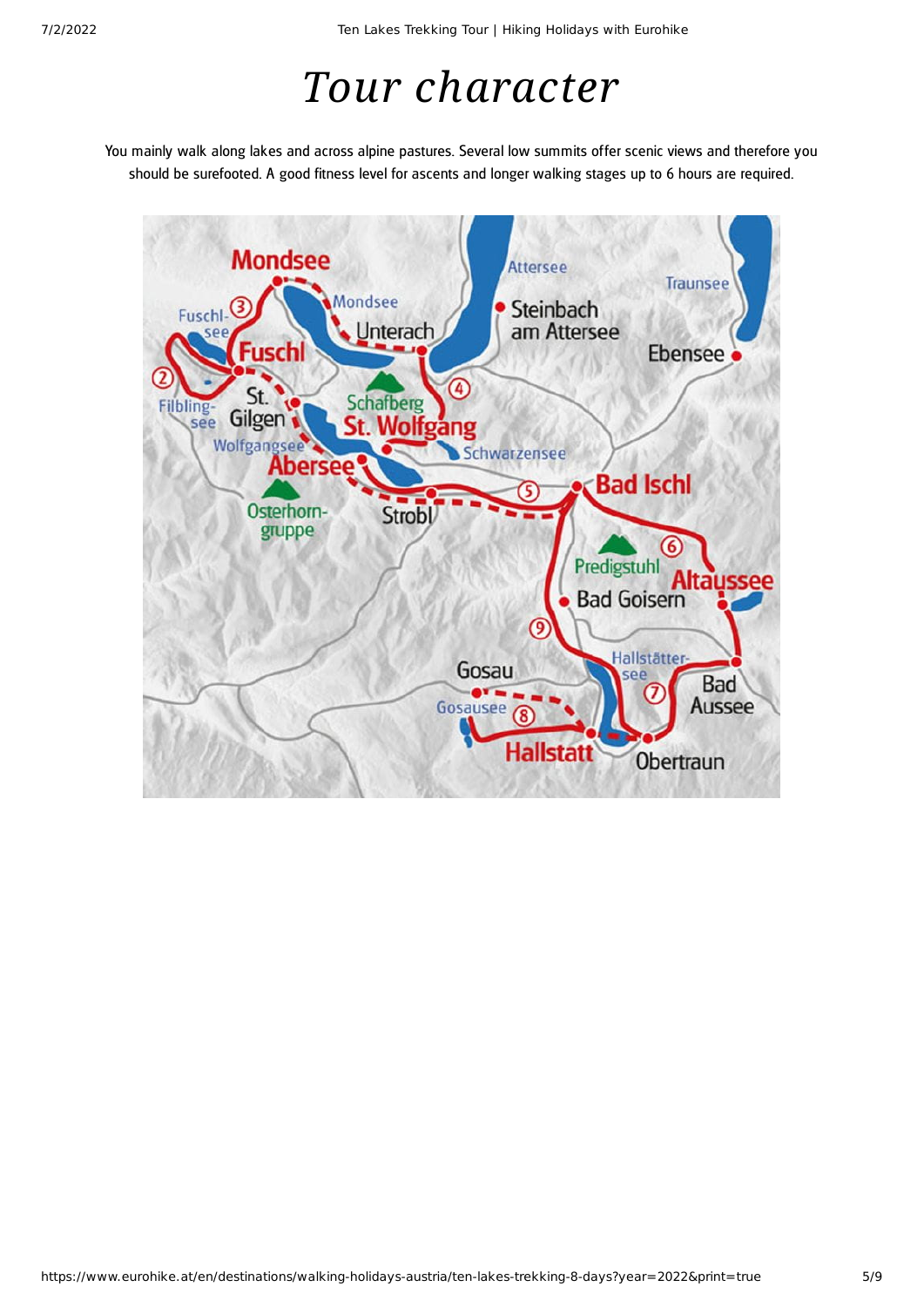## *Prices and events*

### *Place of arrival: Fuschl am See*

|                                               | Season 1<br>14.05.2022 - 29.05.2022  <br>12.09.2022 - 02.10.2022  <br>Arrival daily (except Fridays) | Season 2<br>30.05.2022 - 26.06.2022  <br>29.08.2022 - 11.09.2022  <br>Arrival daily (except Fridays) | Season 3<br>27.06.2022 -<br>28.08.2022<br>Arrival daily (except<br>Fridays) |
|-----------------------------------------------|------------------------------------------------------------------------------------------------------|------------------------------------------------------------------------------------------------------|-----------------------------------------------------------------------------|
| Ten Lakes Trekking Tour, 8 days, AT-SKWFU-08X |                                                                                                      |                                                                                                      |                                                                             |
| Base price                                    | 68900                                                                                                | 759.00                                                                                               | 839.00                                                                      |
| Surcharge single room                         | 179.00                                                                                               | 179.00                                                                                               | 179.00                                                                      |

Category: beautiful 3\*\*\*-hotels and country hotels

Extra night prices in further tour stops upon request

# *Additional nights*

### *Place of arrival: Fuschl am See*

|                       | Season 1<br>May 14, 2022 - May 29, 2022  <br>Sep 12, 2022 - Oct 2, 2022  <br>Arrival daily (except Fridays) | Season 2<br>May 30, 2022 - Jun 26, 2022  <br>Aug 29, 2022 - Sep 11, 2022  <br>Arrival daily (except Fridays) | Season 3<br>Jun 27, 2022 - Aug<br>28, 2022  <br>Arrival daily (except<br>Fridays) |
|-----------------------|-------------------------------------------------------------------------------------------------------------|--------------------------------------------------------------------------------------------------------------|-----------------------------------------------------------------------------------|
| <b>Fuschl am See</b>  |                                                                                                             |                                                                                                              |                                                                                   |
| Double room p. P.     | 79.00                                                                                                       | 99.00                                                                                                        | 99.00                                                                             |
| Surcharge single room | 19.00                                                                                                       | 19.00                                                                                                        | 19.00                                                                             |
| <b>Mondsee</b>        |                                                                                                             |                                                                                                              |                                                                                   |
| Double room p. P.     | 55.00                                                                                                       | 55.00                                                                                                        | 55.00                                                                             |
| Surcharge single room | 35.00                                                                                                       | 35.00                                                                                                        | 35.00                                                                             |
| Wolfgangsee           |                                                                                                             |                                                                                                              |                                                                                   |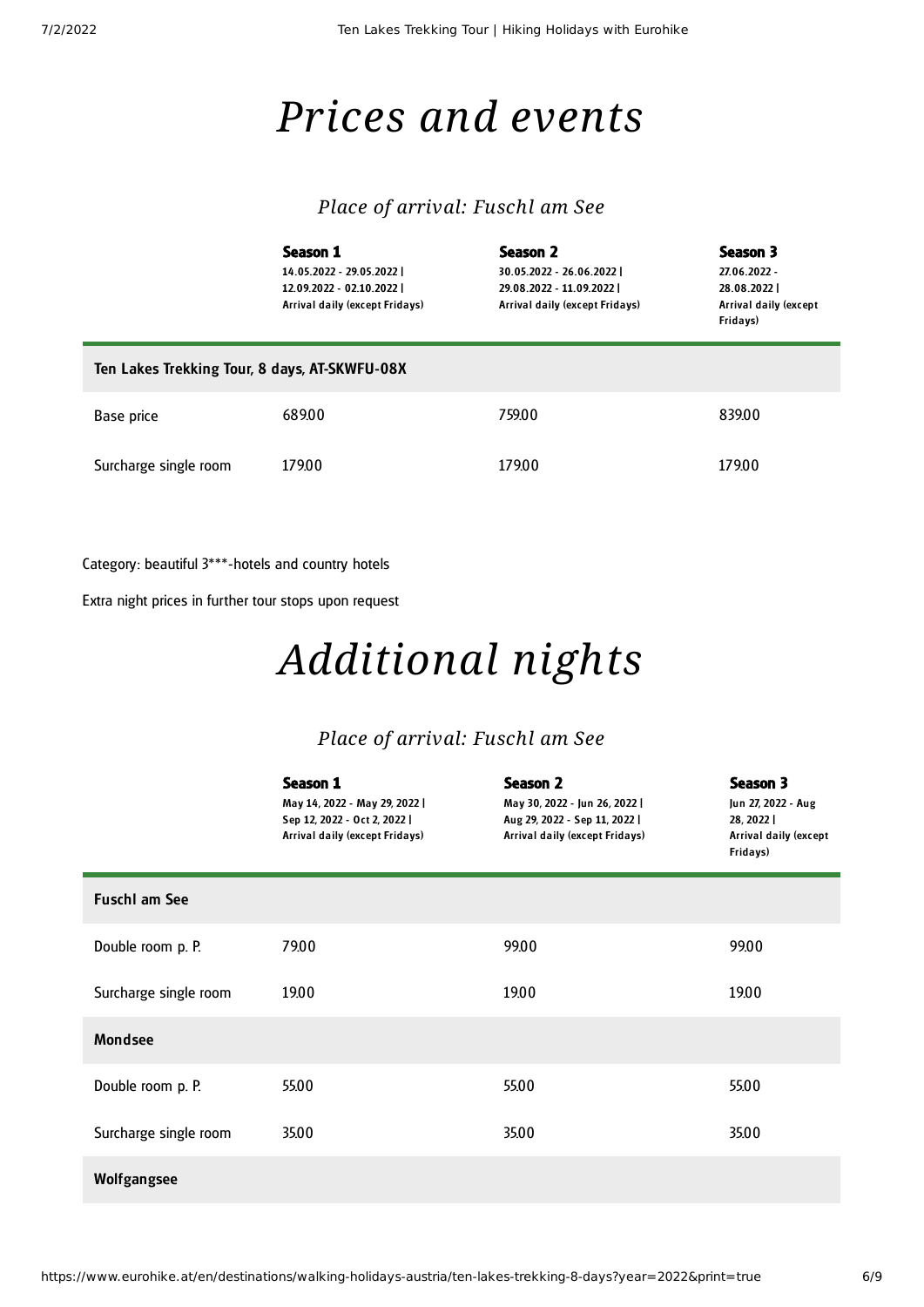|                       | Season 1<br>May 14, 2022 - May 29, 2022  <br>Sep 12, 2022 - Oct 2, 2022  <br>Arrival daily (except Fridays) | Season 2<br>May 30, 2022 - Jun 26, 2022  <br>Aug 29, 2022 - Sep 11, 2022  <br>Arrival daily (except Fridays) | Season 3<br>Jun 27, 2022 - Aug<br>28, 2022  <br><b>Arrival daily (except</b><br>Fridays) |
|-----------------------|-------------------------------------------------------------------------------------------------------------|--------------------------------------------------------------------------------------------------------------|------------------------------------------------------------------------------------------|
| Double room p. P.     | 55.00                                                                                                       | 65.00                                                                                                        | 65.00                                                                                    |
| Surcharge single room | 25.00                                                                                                       | 25.00                                                                                                        | 25.00                                                                                    |
| <b>Bad Ischl</b>      |                                                                                                             |                                                                                                              |                                                                                          |
| Double room p. P.     | 65.00                                                                                                       | 85.00                                                                                                        | 85.00                                                                                    |
| Surcharge single room | 25.00                                                                                                       | 25.00                                                                                                        | 25.00                                                                                    |
| <b>Hallstatt</b>      |                                                                                                             |                                                                                                              |                                                                                          |
| Double room p. P.     | 65.00                                                                                                       | 85.00                                                                                                        | 85.00                                                                                    |
| Surcharge single room | 25.00                                                                                                       | 25.00                                                                                                        | 25.00                                                                                    |

Prices per person in EUR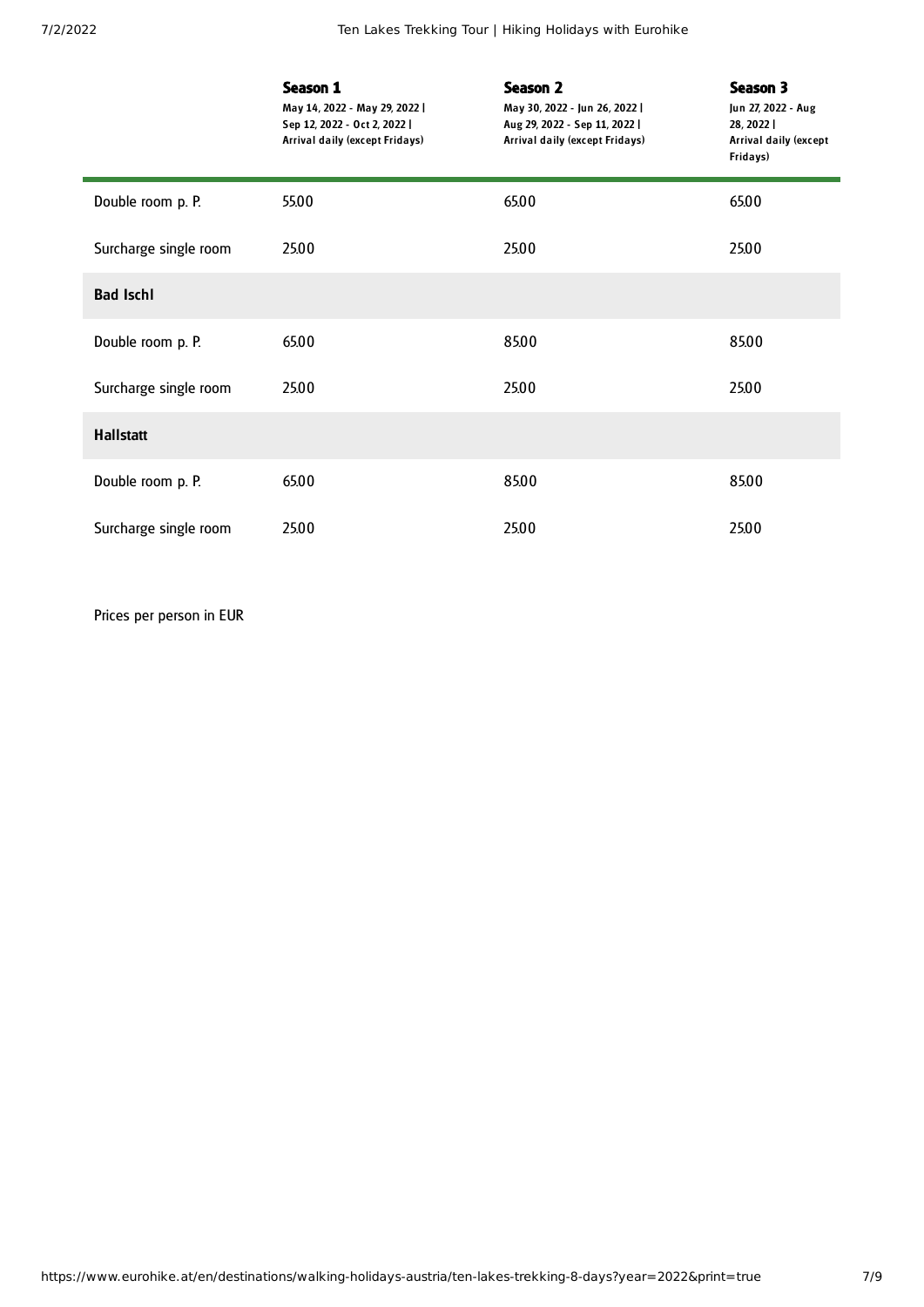# *Services and infos*

### **Services**

#### Included:

- Accommodation as already mentioned
- Breakfast
- Luggage transfer
- Welcome briefing (German, English)
- Boat trip on lake Wolfgangsee and lake Hallstätter See
- Carefully elaborated route description
- Detailed travel documents 1x per room (German, English)
- App for Navigation and GPS-data available
- Service hotline

#### Optional extras:

Transfer from/to airport/station Salzburg upon request.

#### Infos

#### Arrival / Parking / Departure:

- By train to Salzburg and by bus to Fuschl am See  $\bullet$ (approx. 40 min). Or by train to Bad Ischl and approx. 1 hr to Fuschl. Only a few minutes walk to hotel.
- Salzburg or Munich airport
- Parking: mostly free hotel car park available, partly public car park , approx. EUR 50 per week . No reservation required.

#### Things to note:

- Tourist tax, if due, is not included in the price  $\bullet$
- Bus rides (Mondsee Unterach, Gosausee  $\bullet$ Hallstatt, Bad Ischl - Fuschl), approx. EUR 10 per person
- Further important information according to the  $\bullet$ package travel law can be found [here](https://www.eurohike.at/en/travel-information/before-the-tour/pci)!